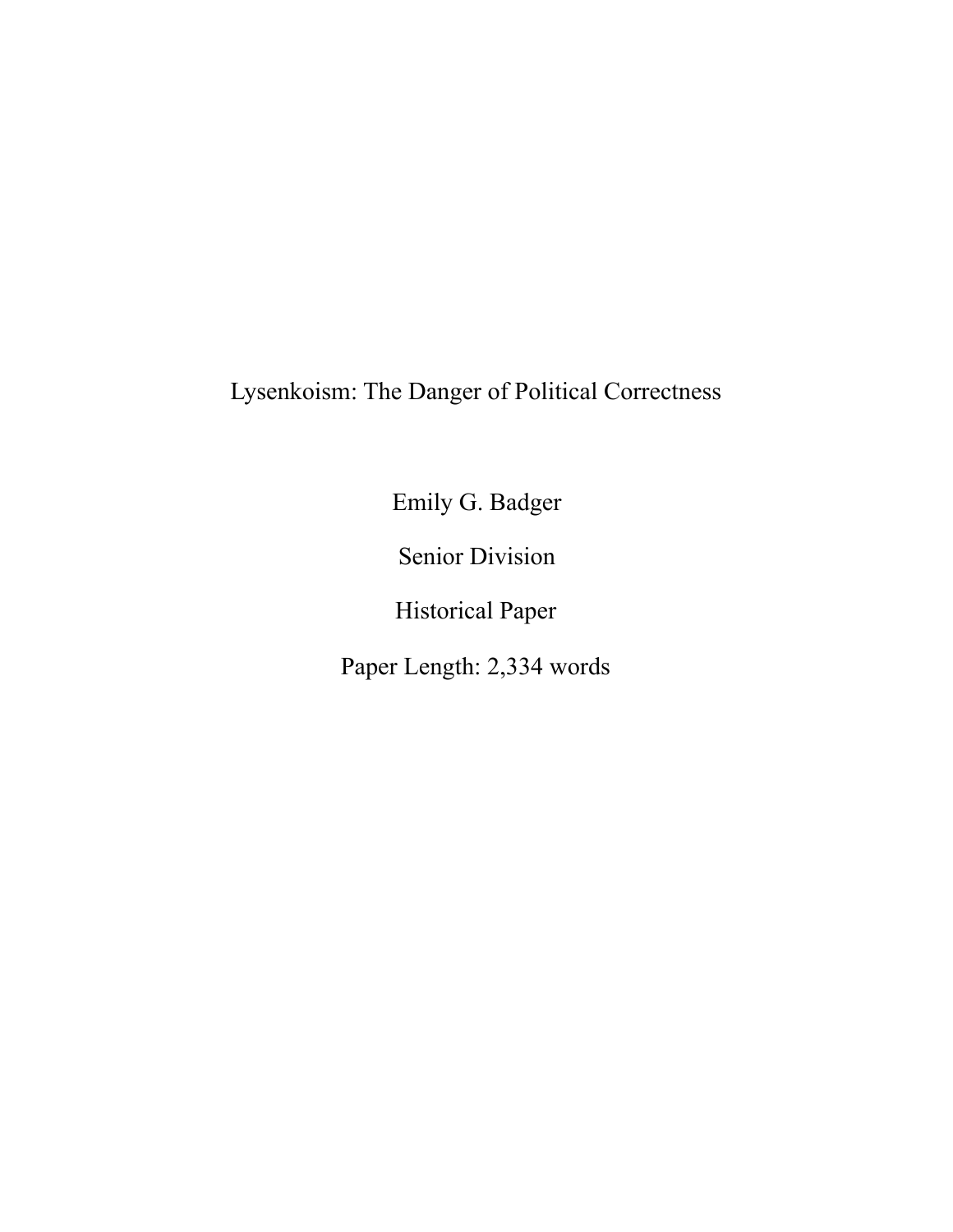What is truth? A simple definition of truth would be anything that can be tested and proven in a universal process, for example, the scientific method. What happens in an environment where truth is not allowed to be tested? What would the consequences be? Unfortunately, there was a time in history when this was true, and it was strikingly recent. In the late 1920's Mendelian genetics were replaced by Lysenkoism in Soviet Russia, just before the start of World War II. Though the conflict started as a dispute of truth within scientific circles, it quickly became evident that Lysenko's underlying motive was not to make scientific discoveries, but to gain political power. The tragic result of politically correct truth replacing scientific truth was mass starvation and ultimately the crippling of a world superpower.

 To understand how such a catastrophic event could occur, it is necessary to understand the political climate of the Soviet Union at the time. First, it is important to note that Russia was a communist state, which meant there was an intense hatred of anyone who was considered *bourgeois*, a member of the middle class who upheld the interests of capitalism rather than communism (Collins English Dictionary). *Bourgeois* members of Russian society were hated because they were property owners; they were not considered to be working for a living and thus were the enemy of Communism. Being called *bourgeois* in Russia at this time was essentially a death sentence, as those who disagreed with Communist values were "removed" by the government. Anyone who was not a physical laborer, like a farmer, was at risk of being labeled bourgeois, and those with higher education were in even more danger. A less educated person would be respected in this society because they would be considered part of the people (Peter Ferrara).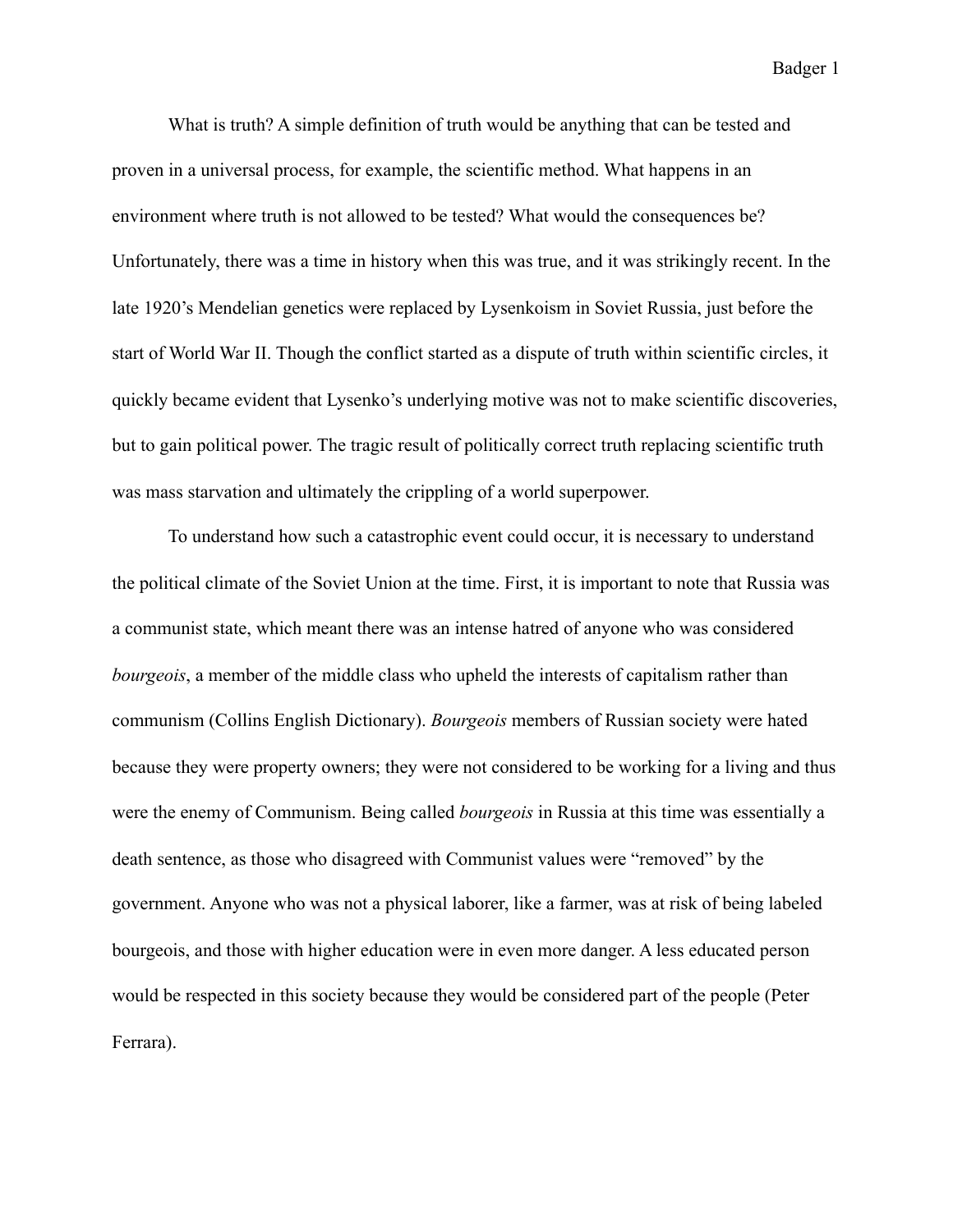In this climate, Trofim Lysenko, the man who devised and implemented Lysenkoism, was readily accepted (James Crow 1-2). He was born into a peasant family in 1898, and did not learn how to read or write until the age of 13. He had a lower level of education compared to other scientists at the time, with only two years of education at a rural school followed by classes at a gardener's school (Edouard Kolchinsky). Lysenko's work was marked by his complete denial of Mendelian genetics and the existence of genes, which is evident in how he presented his experimental "conclusions" (Sarah Zielinski). The science of Mendelian genetics is characterized by the storage of genetic instructions in the DNA of a cell, and the transfer of those instructions to the offspring. Lysenko specifically rejected how this was used to pass genetic material from parents to their children, preferring to believe that the traits of the offspring could be changed by forcing the parents to live in a stressful environment. Theoretically, this would create offspring that would thrive in environments in which their parents had previously struggled (Edouard Kolchinsky). Lysenko's theories and eventual fame arose from his research on vernalization, a well-known agricultural phenomenon where seeds of crop plants are exposed to cold to stimulate germination. He claimed that vernalization had supposedly hastened maturity and increased the yields of his experimental crops (Edouard Kolchinsky). While this may have happened, he used this to draw faulty conclusions to support his rejection of genetic theory. His proposed theories became known as Lysenkoism.

 Lysenkoism was based on the belief that physical attributes were transferred physically from the parent cells to the offspring rather than through genes. A simple example of this was the idea that if all the leaves were broken off a plant, the future generations of that plant would produce no leaves (Peter Ferrara). Lysenko's main application of this theory was an attempt to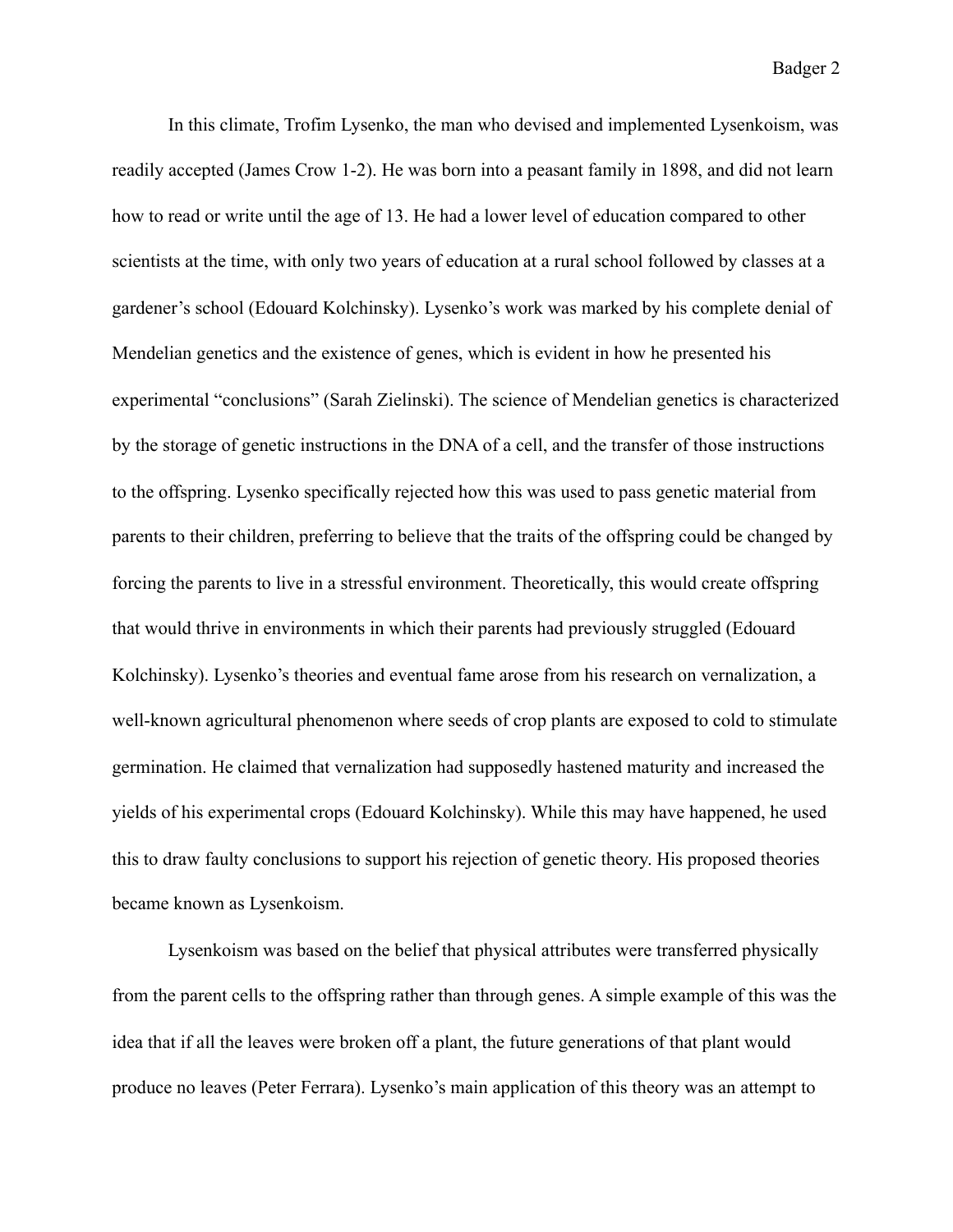make grain plants grow better in the cold climate of Russia. He theorized that vernalization was forcing the plants to grow better in the cold, and that this could be used to rapidly make plants, animals, or even people change into more "practical" forms (Matt Schudel). Lysenko's distorted science would never have been applied without political influence.

 The Soviet Union had many qualified and well-known scientists, such as Zhores Medvedev. Medvedev had extensive experience in microbiology, biochemistry, and genetics, and early in his career he had worked in Soviet laboratories. In his time working at these laboratories, Dr. Medvedev published nearly one hundred research papers. Later, his career was derailed due to his political activism, and he regularly exposed fraud in Soviet scientific programs (Matt Schudel). Clearly, this did not earn him any favor from the Soviet government, and they actively searched for a way to criminalize him and other *bourgeois* scientists. Among these despised scientists was one of Lysenko's biggest rivals, Nikolai Ivanovitch Vavilov. Vavilov was a Soviet geneticist, botanist, plant breeder, and an avid traveler. He had been a student at the Moscow Agricultural Institute, winning a prize for his thesis on garden slugs. Vavilov then studied abroad with William Bateson, a famous English biologist (James Crow 2). He was well known for his research on genetic inheritance in plants, which he studied by carefully cross breeding plants to discover what gave certain varieties resistance to diseases or harsher climates (Edouard Kolchinsky). While Lysenko's attempts to make cold resistant plants had the appearance of rapid success, Vavilov was making similar developments in his own plants. In fact, Vavilov was very close to cross-breeding a strain of grain that would produce high yields in Russia's short growing season (James Crow 3). But Vavilov's research, though successful, was slow, and Lysenko claimed he could deliver the same results in a much shorter time (James Crow 3). Any well-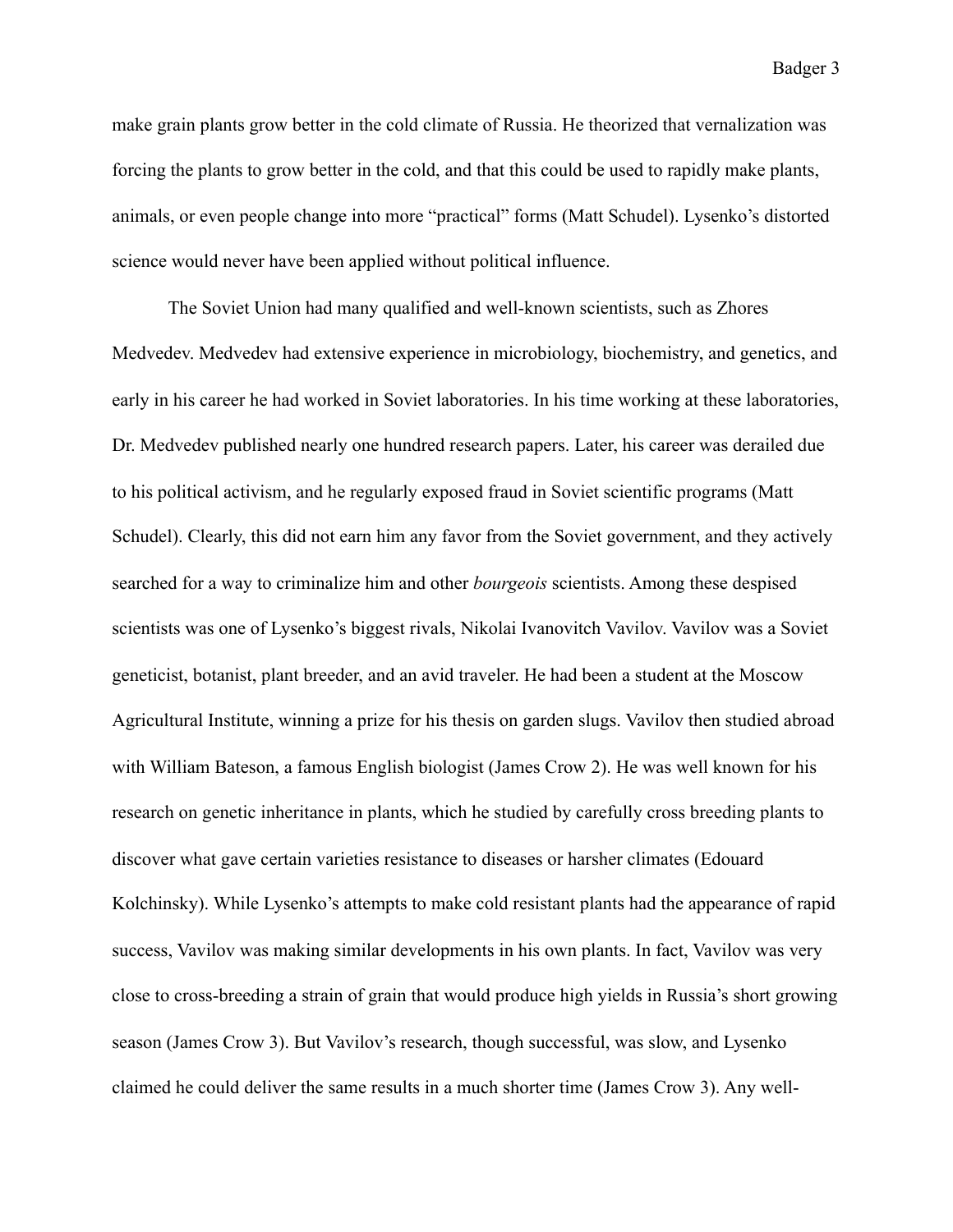educated scientist could tell that Vavilov was more qualified, but that didn't matter; something significant had changed. Joseph Stalin, the leader of Communist Russia, had given Lysenko his support (Edouard Kolchinsky). Thus politics became involved in Soviet science.

 After that, it did not take long for the scientific stage of Russia to change completely. Although Lysenkoism was not fully supported by the whole government yet, many scientists became afraid of Lysenko: "Because of Lysenko's political power, Soviet geneticists abstained from criticizing his theories at their conferences" (Edouard Kolchinsky). They were afraid of what would happen to them and their families if they dared to oppose Lysenko, and by extension, Stalin. Surely such a minor change in agricultural science could not harm them more than if they contradicted Stalin. Unfortunately, these same scientists were the first of many casualties brought about by this seemingly minor shift in political power.

The first major victim of Lysenko's newfound support was none other than Nikolai Vavilov, who, once renowned and praised for his work, was now held in disrepute. He stubbornly refused to follow "the politically expedient path of supporting Lysenko's theories" (James Crow 2). On August 6th, 1940, Vavilov was arrested and sentenced to death for "belonging to a rightist organization, spying for England, sabotaging agriculture" and other similar charges, even though his only crime was disagreeing with political authority (James Crow 2). Although the death sentence was lifted later on, Vavilov still spent the rest of his life in prison, and died on January 26, 1943 (James Crow 1). By 1948, Lysenko had become the head of Soviet biology using a speech partially written by Stalin. In his speech he denounced Mendel and called all such science "enemies of the people". Anyone, scientist or otherwise, who dared disagree with Lysenko and his teachings was purged from society; some were sent to Soviet gulags and others simply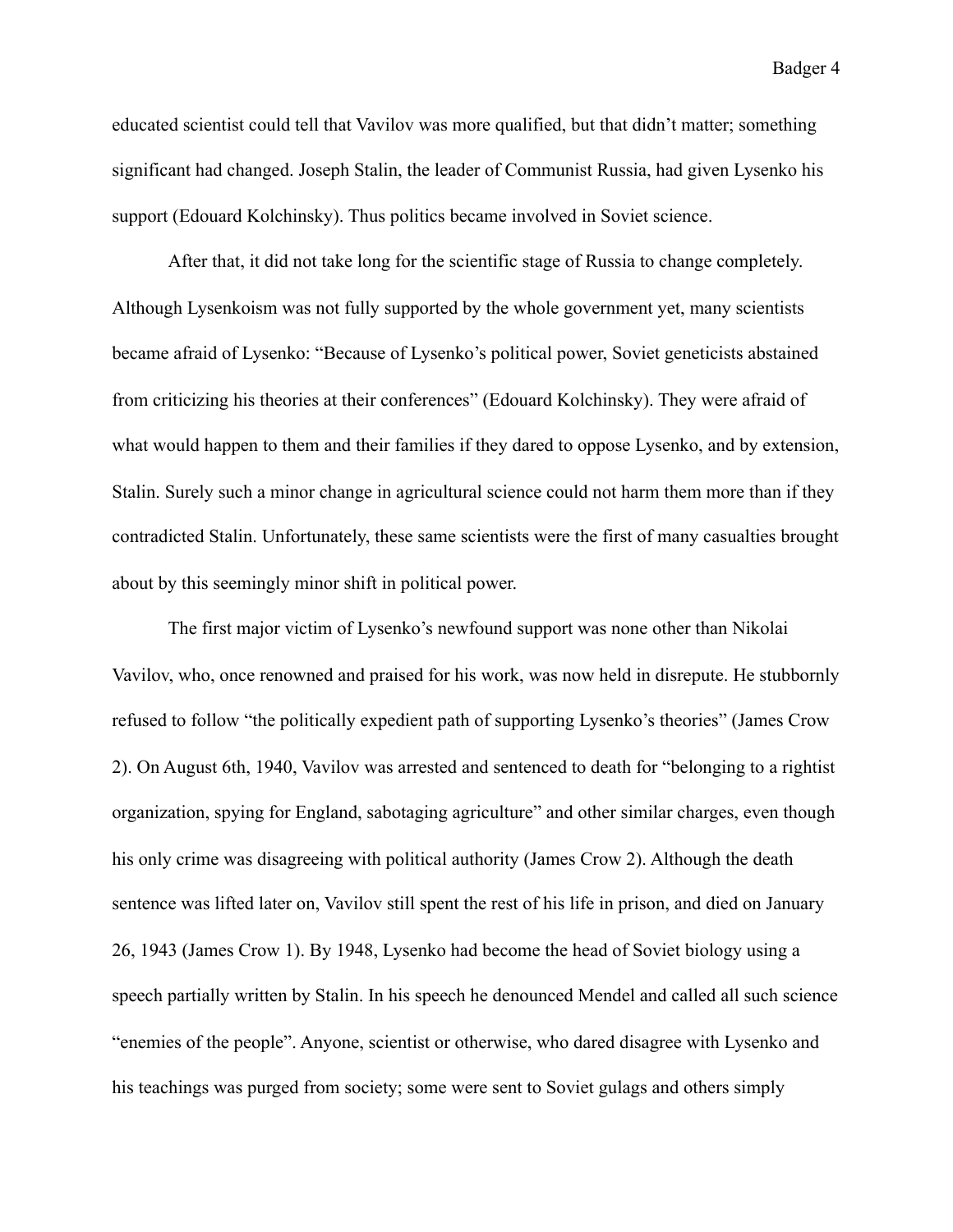disappeared (Sarah Zielinski). Peter Ferrara, a graduate of Harvard College, stated that "The V.I. Lenin Academy of Agricultural Sciences announced on August 7, 1948 that thenceforth Lysenkoism would be taught as the only correct theory. All Soviet scientists were required to denounce any work that contradicted Lysenkoism."

 To convince the masses that Lysenkoism was the only true science, any critics were denounced as b*ourgeois* fascists. It then became very simple to claim that the science of genetics was made up by these rich property owners that were already hated. Propaganda was used to further blemish scientists' reputations. *Pravda*, a popular political journal, discredited two Soviet geneticists, Zhebrak and Dublin, in an article titled "Antipatriotic Acts in the Guise of Scientific Criticism". They were rebuked for believing in "pure science," "single biology," and for having the "petit *bourgeois* impertinence" to say that Lysenko was not being rewarded for his success in genetics, but rather in agriculture. Stalinist propaganda was being used to drown out true science by popular vote

 In a British medical journal being written at this time, C.D. Darlington directly quoted *Pravda's* article: "A backward part of our Soviet intelligentsia still carries a slavish servility for *bourgeois* science, *whose rotten roots it is necessary to pull out decisively and pitilessly*" (Emphasis added). Darlington reacted to this saying that there is "no denial that Russian geneticists have been put to death; there is merely a threat that the survivors will be pitilessly eradicated" and that "…none of us imagines that the threat is anything less than a matter of life and death for the individuals concerned." It did not matter what was being taught when those in authority had the power to silence any opposition. Some Soviet scientists were rewarded for creating fake data and destroying counter evidence to further solidify Lysenko's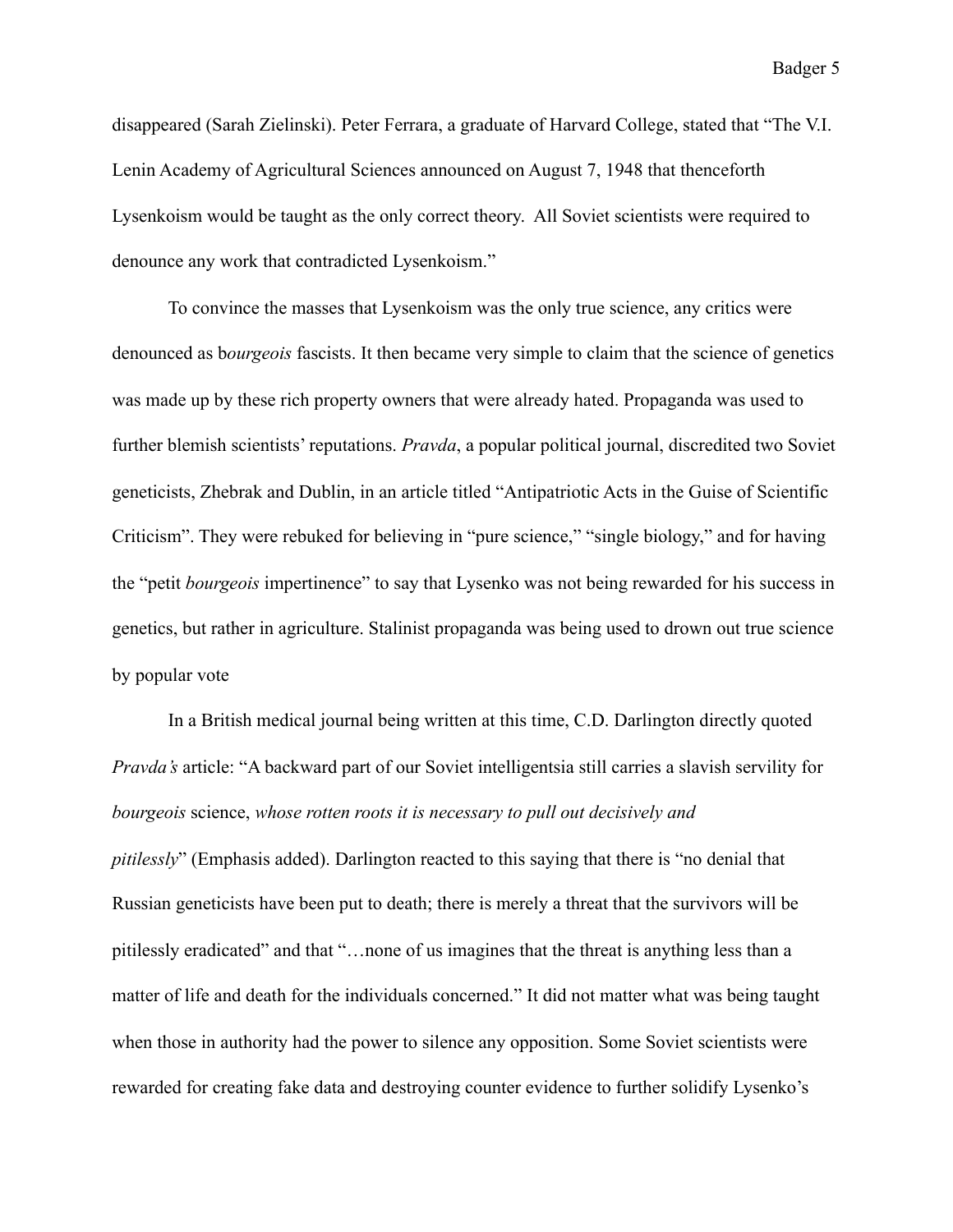credibility (Peter Ferrara). Propagandistic journals such as *Pravda* helped to support Lysenko and give him undeserved credibility, while covering up disappearances and arrests that were spreading like wildfire (The British Medical Journal) (Edouard Kolchinsky). Dr. Medvedev was imprisoned at a psychiatric hospital for a time before fleeing the country with his wife and one of his two sons; the other was left behind in a Soviet jail (Matt Schudel). It is unknown how many scientists were killed or arrested; the only thing known for certain was that agriculture in Russia was rapidly collapsing.

 Lysenko's original call to fame was his supposed transformation of spring wheat into winter wheat. Had this been true, agriculture would have boomed in this time. Unfortunately, the opposite was true. The records of Lysenko's experiments show that the spring wheat he had used contained only two sets of chromosomes, while his winter variety had three (Sarah Zielinski). This meant he had not actually changed his grain variety, but it had likely become contaminated. When his ideas were put into practice, disaster ensued; crops rotted, soil became depleted of nutrients, and most notably, famine spread through the country as the crops failed (Matt Schudel).

 Lysenko's hand in these famines is very visible in one such catastrophe known as the Great Chinese Famine, which took place from 1959 to 1961. This occurred when Mao Zedong, the leader of Communist China, implemented Soviet agricultural policies in his eight-point agricultural "constitution" (Michael Lynch 77). Two of these eight points were direct teachings of Lysenko and his colleague, Terentiy Maltsev.

 Lysenko taught that planting each generation of seeds closer together than the last would make them accustomed to the reduction in growing room, and thus more could be grown in a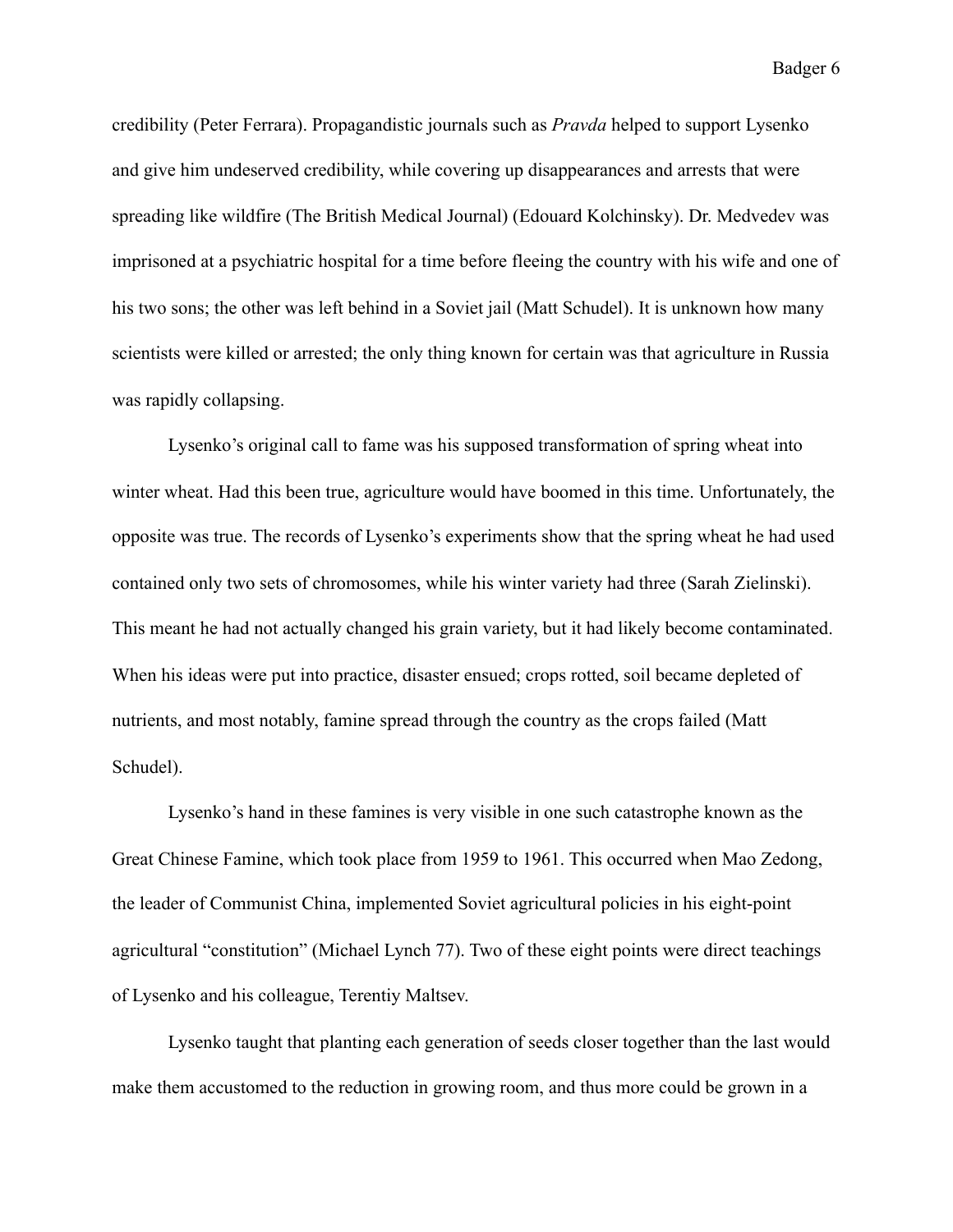small plot of land. This caused the crops to compete for nutrients and root space, leading to stunted growth. Maltsev taught the farmers to dig unusually deep into the soil, up to two meters down rather than the 10-20 centimeters they had previously plowed. He claimed that this would bring up fertile soil from deep in the earth, while instead it buried the fertile topsoil, again contributing to the seedlings' diminished growth (Michael Lynch 77).

 Millions died of starvation when these methods were forced into practice by Mao. The conservative death count is 15 million, while most scholars consider 30 million to be more accurate. Some sources even claim that up to 45 million Chinese civilians starved to death in just these three years (Leslie Holmes 32). To put those numbers in perspective, the approximate death toll for the Holocaust, which is considered one of the cruelest and deadliest events in human history, is 17 million (Donald Niewyk).

Ultimately, many millions of civilians died because of Lysenko's faulty science, but despite his failure, Lysenko was in charge of Soviet agriculture for years (Matt Schudel). Why? The answer is that politics became involved; to quote Peter Ferrara:

"Lysenkoism was 'politically correct' (a term invented by Lenin) because it was consistent with certain broader Marxist doctrines. Marxists wanted to believe that heredity had a limited role even among humans, and that human characteristics changed by living under socialism would be inherited by subsequent generations of humans.Thus would be created the selfless new Soviet man".

This shows that Lysenko's priorities were never to create a successful winter crop; he simply wanted political power, which he gained through making empty promises. Progress in Soviet biology stopped, and Lysenko maintained his political control until Stalin's death in 1953.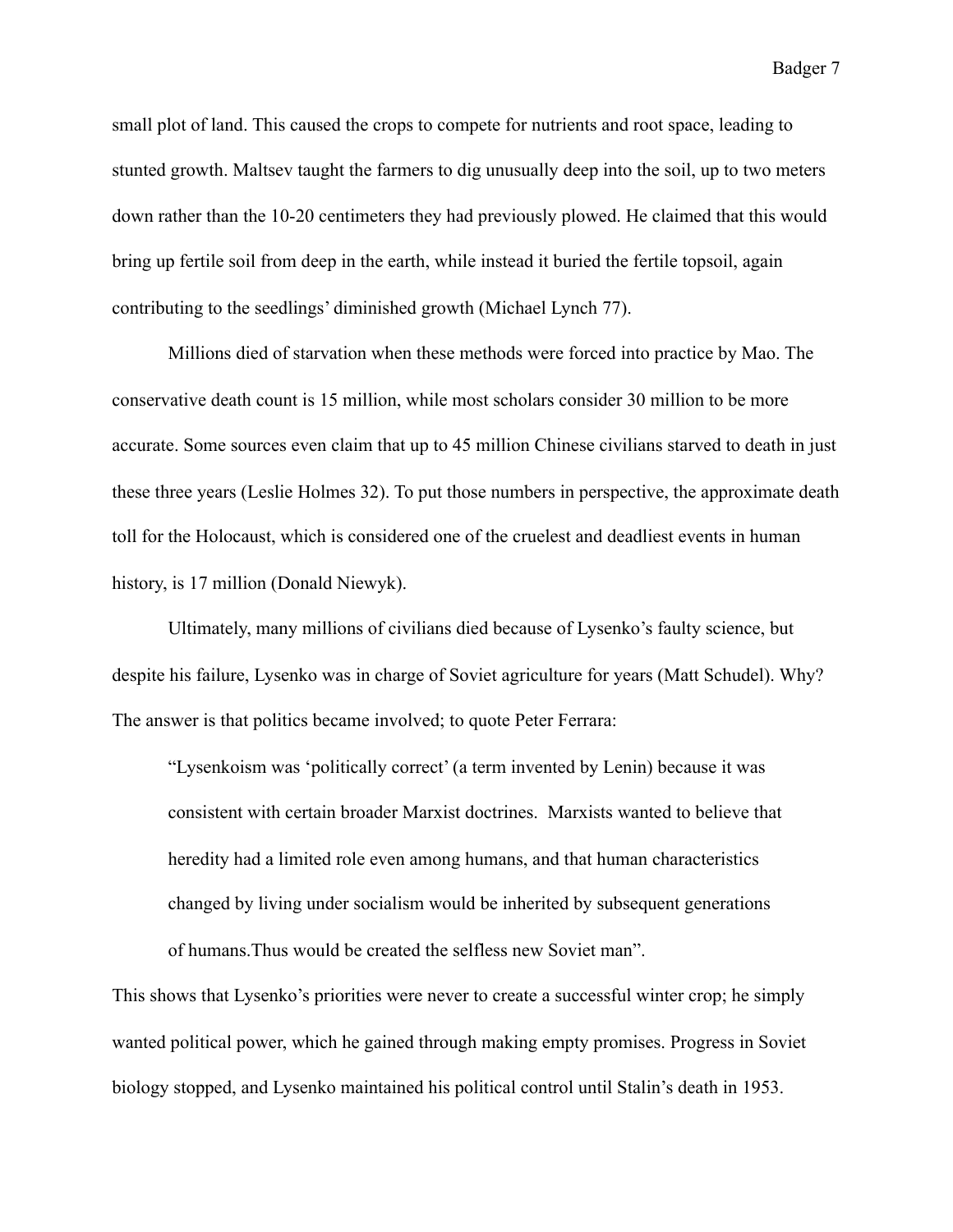Despite this, the practice of Lysenkoism was only abandoned for Mendelian genetics in 1964, and Lysenko himself was not removed from power until 1965 (Peter Ferrara). This left Soviet Russia irreparably behind of the rest of the world's scientific advancements, as James Crow stated: "Stalin, by supporting Lysenko's bizarre Lamarckism, set Soviet genetics a generation behind." Because of this, Russia's economy was crippled, leaving them behind in today's science-fueled environment. When politics are allowed to influence science, facts cannot be expected to remain pure. As Charles Leone said so poignantly back in 1952: "Science cannot long remain unfettered in a social system which seeks to exercise control over the whole spiritual and intellectual life of a nation. *The correctness of a scientific theory* can never be adjudged by its readiness to give the *answers desired by political leadership*" (Emphasis added). In this world of information and learning, the tragedy of politically infected science can hopefully be avoided in the future, but only if the public is allowed and encouraged to challenge what is accepted as true, no matter how unpopular it may be.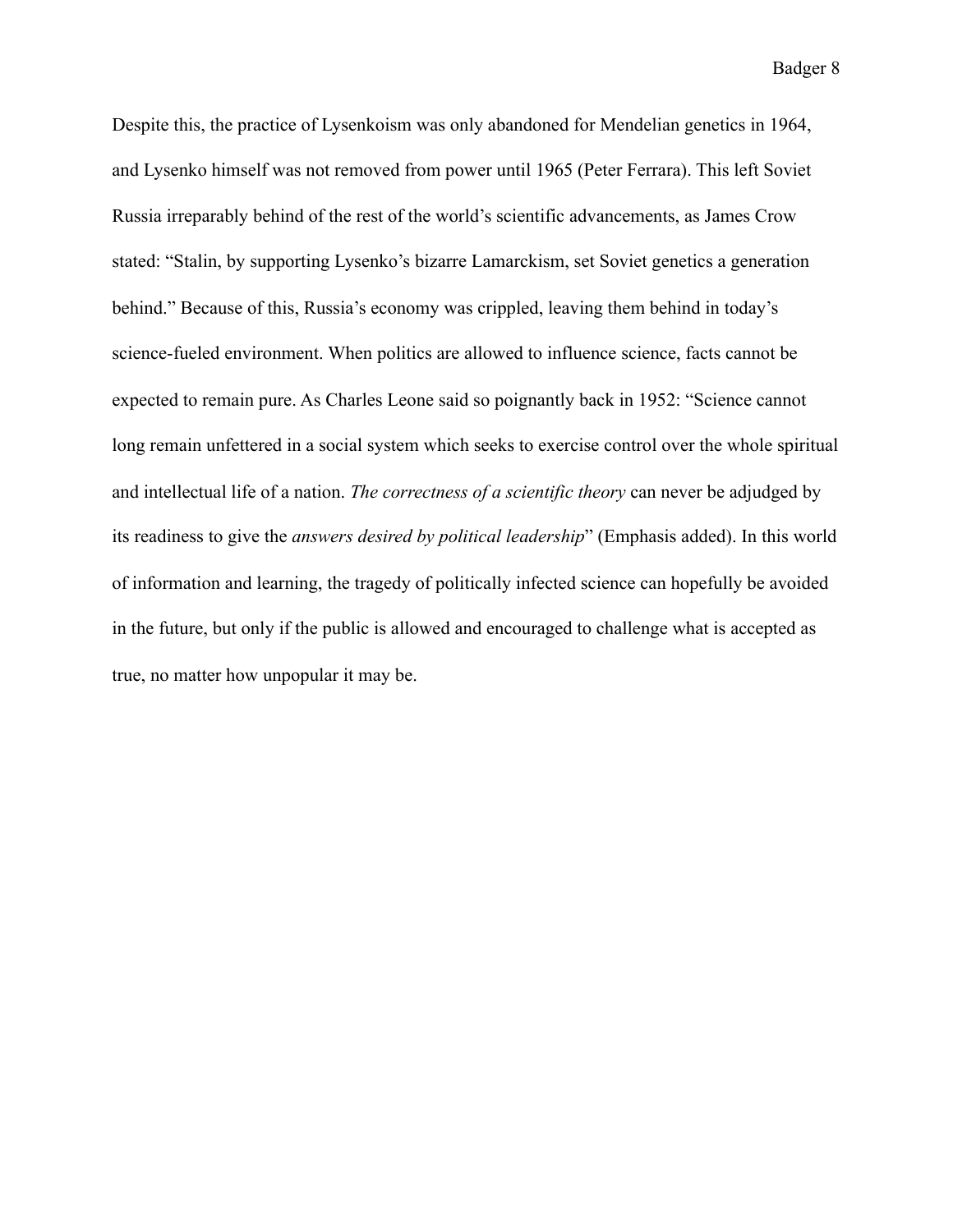## Works Cited

## Primary Sources

Collins English Dictionary. "Definition of 'bourgeois'." *collinsdictionary.com*,

www.collinsdictionary.com/us/dictionary/english/bourgeois.

 I used this source to find the proper contextual definition for *bourgeois* as the word was repeated many times in my research and I desired to know why it was of such importance. This is a reliable source because it is an extensive dictionary that had contextual definitions from different time periods rather than just the context it is used in today.

Schudel, Matt. "Zhores Medvedev, dissident Soviet scientist who was arrested then exiled, dies at 93." *The Washington Post*, 17 Nov., www.washingtonpost.com/local/obituaries/zhoresmedvedev-dissident-soviet-scientist-who-was-arrested-then-exiled-diesat-93/2018/11/17/34f934fa-ea82-11e8-b8dc-66cca409c180\_story.html? noredirect=on&utm\_term=.2c715cad3a85.

 This source provided a useful, firsthand account of the scientist Zhores Medvedev, one of the few scientists to escape Russia. I was unable to find many primary sources for this topic due to the involvement of propaganda at the time, so finding an interview helped me to understand how the scientists were silenced. It is a reliable source because Medvedev was interviewed about his experiences.

"Genetics And Science In the U.S.S.R." *The British Medical Journal*, vol. 2, no. 4528, 18 Oct. 1947, pp. 616-618*. jstor.org*, www.jstor.org/stable/20370977.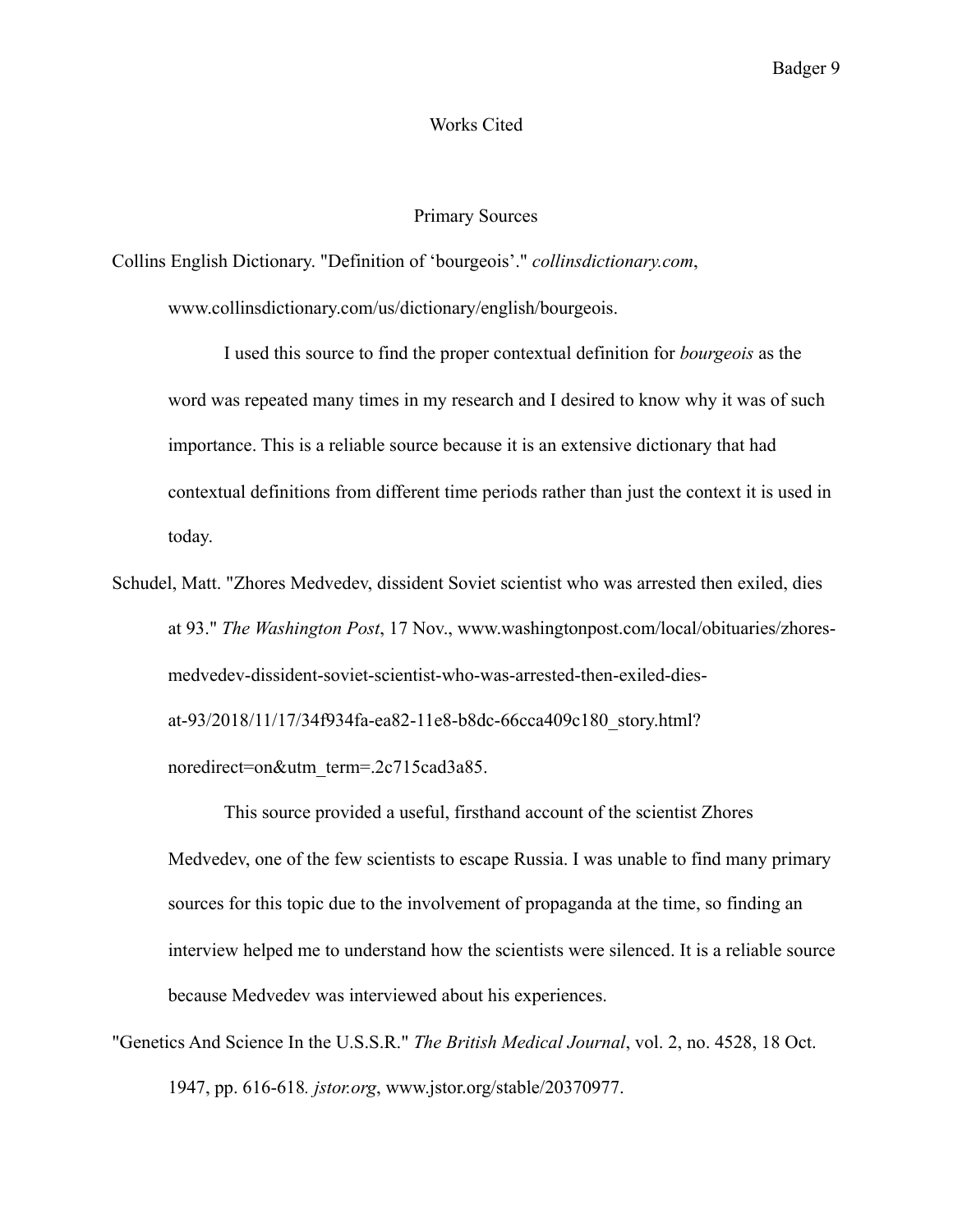This source was invaluable because it was written as a reaction to the events in Russia, rather than looking back on them. This makes it reliable as it has not been altered to fit the political climate of our time. It also provided some wonderful quotes from Russian journals that I otherwise would not have been able to find. It is a correspondence of several experts discussing the credibility of the rumors they had heard of Lysenko and his teachings, and whether or not they should intervene.

## Secondary Sources

Crow, James F. "Perspectives." *Genetics*, vol. 134, no. 1, May 1993. *genetics.org*, www.genetics.org/content/134/1/1.

 This was a very useful source, as it told the story of one of Lysenko's major political rivals. It contained information about Nikolai Vavilov's arrest and political alienation as well. It is a reliable source because it is from a journal dedicated to genetics.

Ferrara, Peter. "The Disgraceful Episode Of Lysenkoism Brings Us Global Warming Theory." *Forbes*, 28 Apr. 2013, www.forbes.com/sites/peterferrara/2013/04/28/thedisgraceful-episode-of-lysenkoism-brings-us-global-warming-theory/#21bb48c07ac8.

 I only used the first half of this article, but nonetheless it was incredibly helpful in providing many quotes and information on the political nuances of Soviet Russia at the time of Lysenkoism. It is reliable because it was written by a Harvard graduate who specializes in analyzing economics.

Holmes, Leslie. Communism: A Very Short Introduction. Oxford University Press, 2009.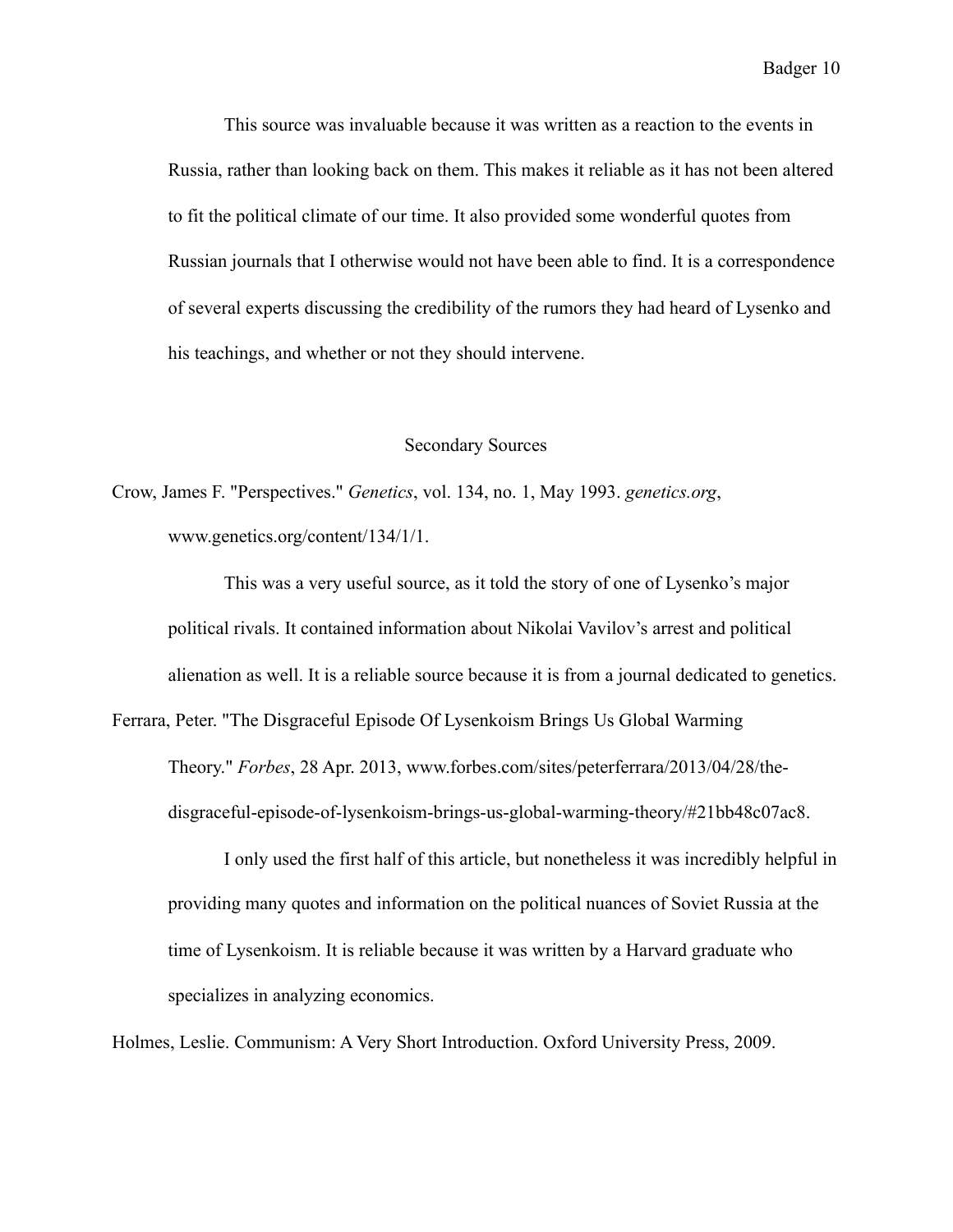I used this source to get an estimate for how many people died in the Great Chinese Famine, which was directly influenced and caused by Lysenkoism.

Kolchinsky, Edouard I., et al. "Russia's new Lysenkoism." *Current Biology*, vol. 27, no. 19, 9 Oct. 2017, pp. R1042-R1047. *sciencedirect.com*, www.sciencedirect.com/science/article/ pii/S0960982217309491.

 This source provided helpful background on Lysenko and how he conducted his experiments. It is reliable because it came from a scientific journal, and was published recently so any new information that surfaced since the events themselves have had time to be studied.

Lynch, Michael J. *Mao's China 1936-97*. 3rd ed., Trans-Atlantic Publications, 2015.

 This source provided details about the Great Chinese famine, of which Lysenkoism's teachings were a major factor. This is a reliable source due to the author's extensive knowledge on the subject and the professional way it was presented.

Niewyk, Donald, and Francis Nicosia. *The Columbia Guide to the Holocaust*. 2000.

 I used this source to get an estimate for the death toll of the Holocaust as a comparison to how many died as a result of Lysenkoism.

Zielinski, Sarah. "When the Soviet Union Chose the Wrong Side on Genetics and Evolution." *Smithsonian.com*, 1 Feb. 2010, www.smithsonianmag.com/science-naturewhen-the-soviet-union-chose-the-wrong-side-on-genetics-and-evolution-23179035.

 This source explained the specific scientific views of Lysenkoism and summarized the political reasons behind Stalin's support of Lysenko. It is a reliable